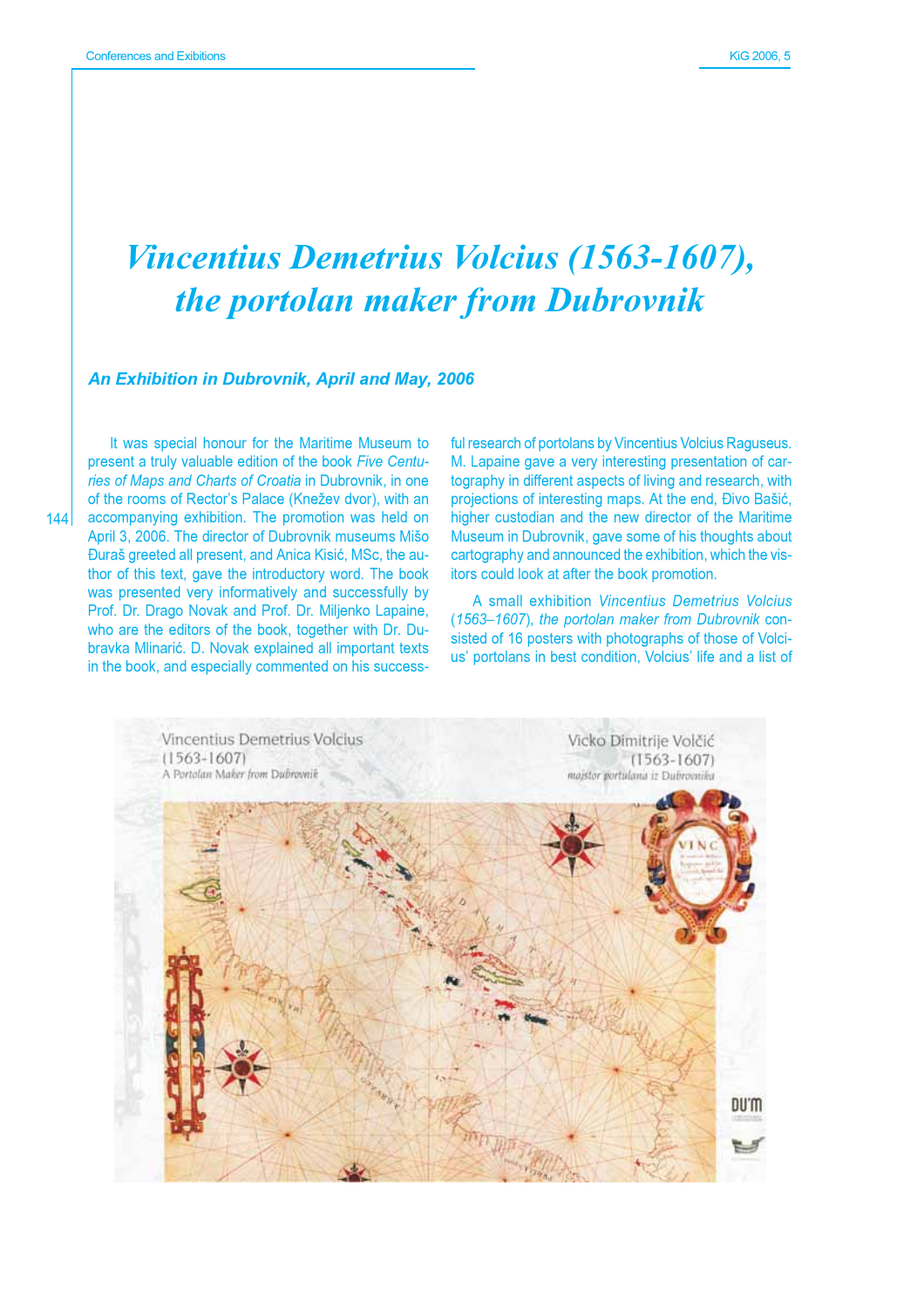$145$ 

## Vicko Dimitrije Volčić (1563-1607) majstor portulana iz Dubrovnika

## Izložba, Dubrovnik, travanj-svibanj, 2006.

Pomorskom muzeju bilo je osobito zadovoljstvo predstaviti doista vrijedno izdanje knjige Pet stoljeća geografskih i pomorskih karata u Hrvatskoj u Dubrovniku, u jednom od salona Kneževa dvora i uz popratnu izložbu. Promocija je održana 3. travnja 2006. Skup je pozdravio ravnatelj Dubrovačkih muzeja Mišo Đuraš, a uvodnu riječ imala je mr. sc. Anica Kisić, pisac ovoga teksta. O knjizi su govorili vrlo informativno i uspiešno prof. dr. Drago Novak i prof. dr. sc. Miljenko Lapaine, koji su uz dr. sc. Dubravku Mlinarić urednici knjige. D. Novak osvrnuo se na sve važnije tekstove u knjizi, a posebno je komentirao svoje uspješno istraživanje portolana Vicka Volčića. M. Lapaine vrlo je zanimljivo predstavio kartografiju u različitim aspektima življenja i istraživanja uz projekcije zanimljivih karata. Na kraju je Đivo Bašić, viši kustos i novi voditelj Pomorskoga muzeja u Dubrovniku, iznio neka svoja razmišljanja o kartografiji i najavio izložbu, koju su posjetitelji mogli razgledati nakon promocije knjige.

Mala izložba Vicko Dimitrije Volčić (1563-1607), maistor portulana iz Dubrovnika prikazala je na 16 panoa s fotografijama najbolje očuvane Volčićeve portulane. Volčićev život i popis muzeja i knjižnica u svijetu u kojima se čuvaju Volčićevi portulani. Izložba je bila smještena u manjem izložbenom prostoru u polukatu Kneževa dvora. Budući da se u Hrvatskoj ne nalazi ni jedan izvorni Volčićev portulan, za ilustraciju je u vitrinu postavljen portolan Placidusa Caloiroa Olive iz 1649. koji je inače izložen u Pomorskom muzeju u Dubrovniku. Izložbu je priredila A. Kisić koja je također osmislila katalog.

Vicko Volčić (Vincentius Demetrius Volcius) rodio se u Dubrovniku 1563. i na svojim portulanskim kartama uz ime potpisuje se Raguseus, ali se ne zna zašto je izrana napustio Grad. Radio je u Livornu, gdje je osnovao nautičko-kartografsku školu i radionicu. Slijedio je tradiciju crtača portulana na pergamentu iz radionica Majorce, Genove, Venecije i Ancone s vrijednim osobnim doprinosom umjetničkom i dekorativnom oblikovanju. Godine 1601. seli se u Napulj. Nažalost, on je "kartograf iz Dubrovnika, ali nije kartograf Dubrovnika".

Poznato je 20 sačuvanih Volčićevih portulanskih karata risanih na pergamentu (1908. u bibliografiji se opisuju još dvije karte, danas izgubljene). Ta za hrvatsku baštinu neprocjenjivo vrijedna kartografska djela našega Volčića nalaze se u različitim svjetskim zbirkama (Biblioteca National u Madridu - 3, University Library, Nordenskiöld Collection u Helsinkiju - 3, The Newberry Library, Edward E. Ayer Collection u Chicagu - 1, Biblioteca Apostolica Vaticana, Rim - 1, The Hougton Library, Hardvard University, Cambridge, USA - 5, The Hispanic Society of America, New York - 1, Bibliothčque Nationale de France, Paris - 1, Biblioteca Municipale dell' Archigiannasio, Bologna - 1, Archivio di Stato, Firenze -1, privatna kolekcija M. K. Samourkas - 1), a niti jedno nije sačuvano u Dubrovniku, niti uopće u Hrvatskoj.

Volčić je poznat i priznat u stručnoj hrvatskoj i svjetskoj literaturi, ali se o njemu malo sustavno pisalo. Poglavito se malo zna o njegovu životu. Zainteresiran za Volčićevo djelo D. Novak uspio je ući u trag svim sačuvanim kartama i investirao u pribavljanje snimaka na CD-u. Prikazane su na panoima na izložbi u Nacionalnoj i sveučilišnoj knjižnici u Zagrebu, gdje će biti trajno izložene. CD sa snimkama svih 20 Volčićevih karata D. Novak poklanja i Pomorskom muzeju na čuvanje i korištenje, na čemu mu Dubrovački muzeji veoma zahvaljuju.

Rezultate istraživanja o dubravočkom kartografu Vicku Volčiću objavio je D. Novak u vrijednom i raskošnom izdanju Pet stoljeća geografskih i pomorskih karata Hrvatske, koje je izdala Školska knjiga u Zagrebu 2005., a začetci te knjige sežu u davnu 1988. godinu. Tada je započela i uspješna suradnja znanstvenih kartografskih krugova s Pomorskim muzejom u Dubrovniku.

Godine 1988. održan je VI. međunarodni simpozij Međunarodnoga društva skupljača karata (IMCoS), koji je održan u Zagrebu i Dubrovniku. Taj skup inicirao je D. Novak, član IMCoS-a, u silnoj želji, a to je bilo prije uspostave hrvatske države, da svjetski stručnjaci upoznaju Hrvatsku temeljem bogatstva i važnosti naše kartografske građe od antičkoga doba do suvremenih topografskih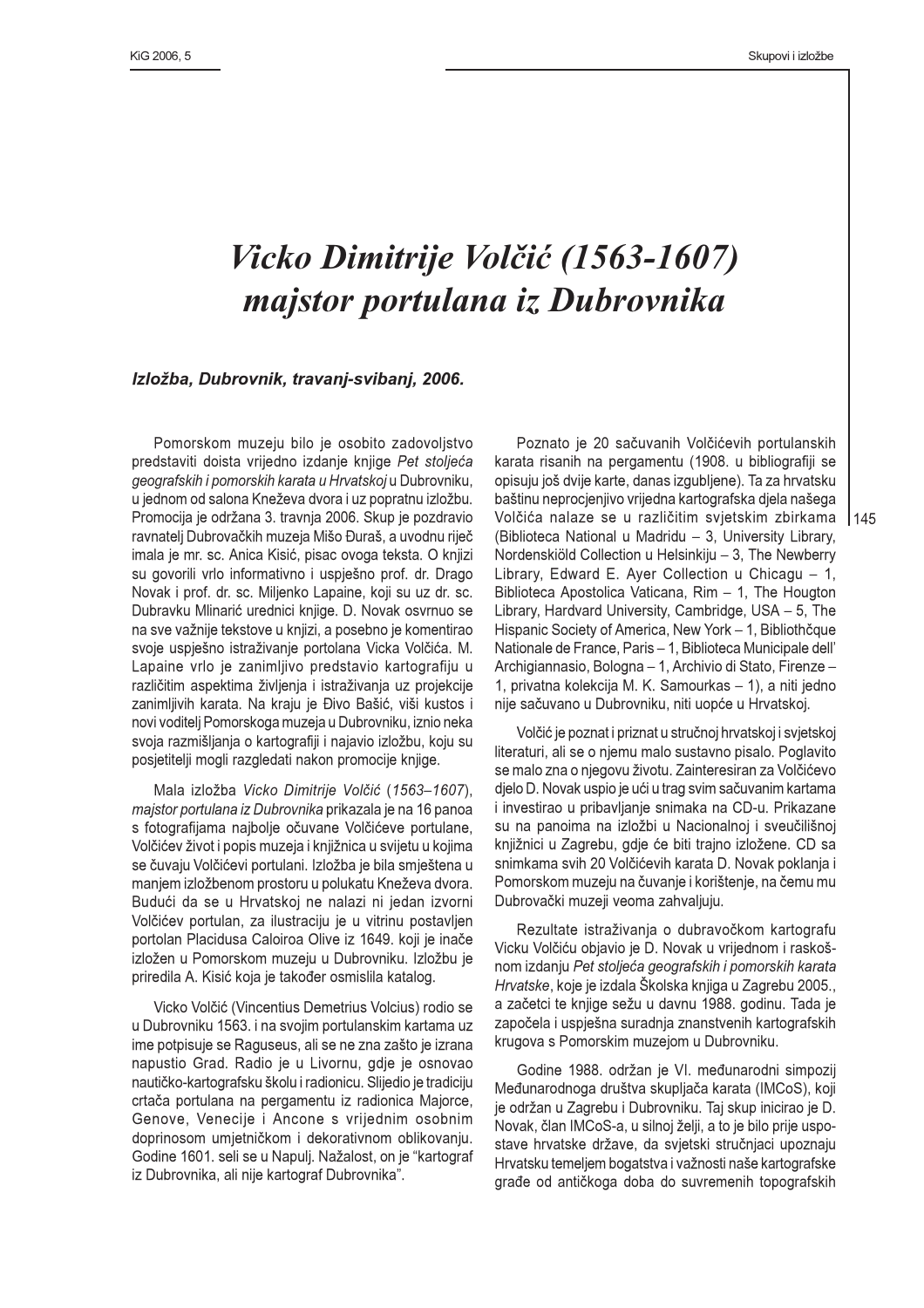museums and libraries in the world that keep Volcius' portolans. The exhibition was situated in a smaller exhibition space in the mezzanine of Rector's Palace, Since there is not a single one original portolan of Volcius in Croatia, there was exhibited a portolan by Placidus Caloiro Oliva from 1649, which is otherwise kept at the Maritime Museum in Dubrovnik. The exhibition was prepared by A. Kisić, who also came up with the catalogue.

Vincentius Demetrius Volcius was born in Dubrovnik in 1563. On the old portolan charts, he wrote Raguseus next to his name, but it is not known why he left his native Dubrovnik quite early. He has worked in Livorno. where he founded his own nautical and cartographical school and a workshop. There, he followed the tradition of mapmakers on parchment deriving from the workshops in Majorca, Genoa, Venice and Ancona, with his valuable personal contribution to their artistic and decorative design. He moved to Naples in 1601. Unfortunately, he is "a mapmaker from Dubrovnik, but not a mapmaker of Dubrovnik."

 $146$ 

There are twenty Volcius' portolans drawn on parchment that have survived (in the bibliography from 1908, two additional portolans were described, nowadays lost). These priceless cartographic treasures for Croatian heritage drawn by our Volcius, native of Dubrovnik, are kept in various collections around the world (three are kept in Bibliotheca National, Madrid, three in the University Library, Nordenskiöld Collection, Helsinki, one in the Newberry Library, Edward Ayer Collection, Chicago, one in Bibliotteca Apostolica Vaticana, Rome, five are kept in the Houghton Library, Harvard University, Cambridge, USA, one at the Hispanic Society of America, New York, one in Bibliothčque Nationale de France, Paris, one in Bibliotteca Municipale dell' Archigiannasio, Bologna, one in Archivio di Stato, Florence, one in M. K. Samourkas' private collection) but there is not a single one in Dubrovnik, or even Croatia.

Volcius has become recognized and prominent in expert literature, but very little was systematically written about him. Primarily, very little is known about his life. D. Novak, who has been interested in his work, succeeded in tracing all of his portolans, and has invested in acquiring all of them as facsimile photographs. They were on display in the National and University Library in Zagreb, and will remain there on permanent display in its exhibition space. Moreover, D. Novak also donated a CD, containing all of twenty photographs of Volcius' portolans to the Maritime Museum for safekeeping and perusal. We take this opportunity to thank him very much on behalf of the Dubrovnik Museums.

D. Novak had the results of his investigation on Vincentius Volcius' life published in a precious and luxurious edition of Five Centuries of Maps and Charts of Croatia, which was published by Školska knjiga in Zagreb in 2005, but the inception of this collection of papers of the conference proceedings goes many years



back, to 1988. It was exactly then that the successful cooperation of the scientific cartographic circles with the Maritime Museum began.

The sixth IMCoS (International Map Collectors' Society) Conference was held in Zagreb and Dubrovnik. This conference was initiated by D. Novak, an IMCoS member in fulfilment of his fervent wish that the experts from all around the world could become acquainted with Croatia through our wealth and importance of cartographic materials from the antique to the modern topographic maps, and this was before the proclamation of the independent and sovereign Republic of Croatia. The conference was held in Zagreb and Dubrovnik from September 30th to October 6th, 1988 in cooperation with the Croatian History Museum in Zagreb and Maritime Museum in Dubrovnik, and was accompanied by two great exhibitions. On the occasion, the Maritime Museum organized the exhibition in the Rector's Palace, under the title Croatian Coastline on Maps and Sea Charts from 16th to 19th century, having presented all valuable maps from museums and collections in Croatia.

Due to the war distress and insufficient funds, the collection of papers of the conference proceedings was not published before 2005, in a remarkable edition, indeed, with a great deal of effort put in by the editorial. The authors of the presentations at the conference in 1988 enriched their papers with some new insights, thus six additional papers by other authors were included, in which the cartography of Dubrovnik has also taken a significant position. In the meantime, D. Novak has acquired some up-to-date knowledge on Vincentius Volcius and has revealed all of his surviving works, the most beautiful of which can be seen on this exhibition.